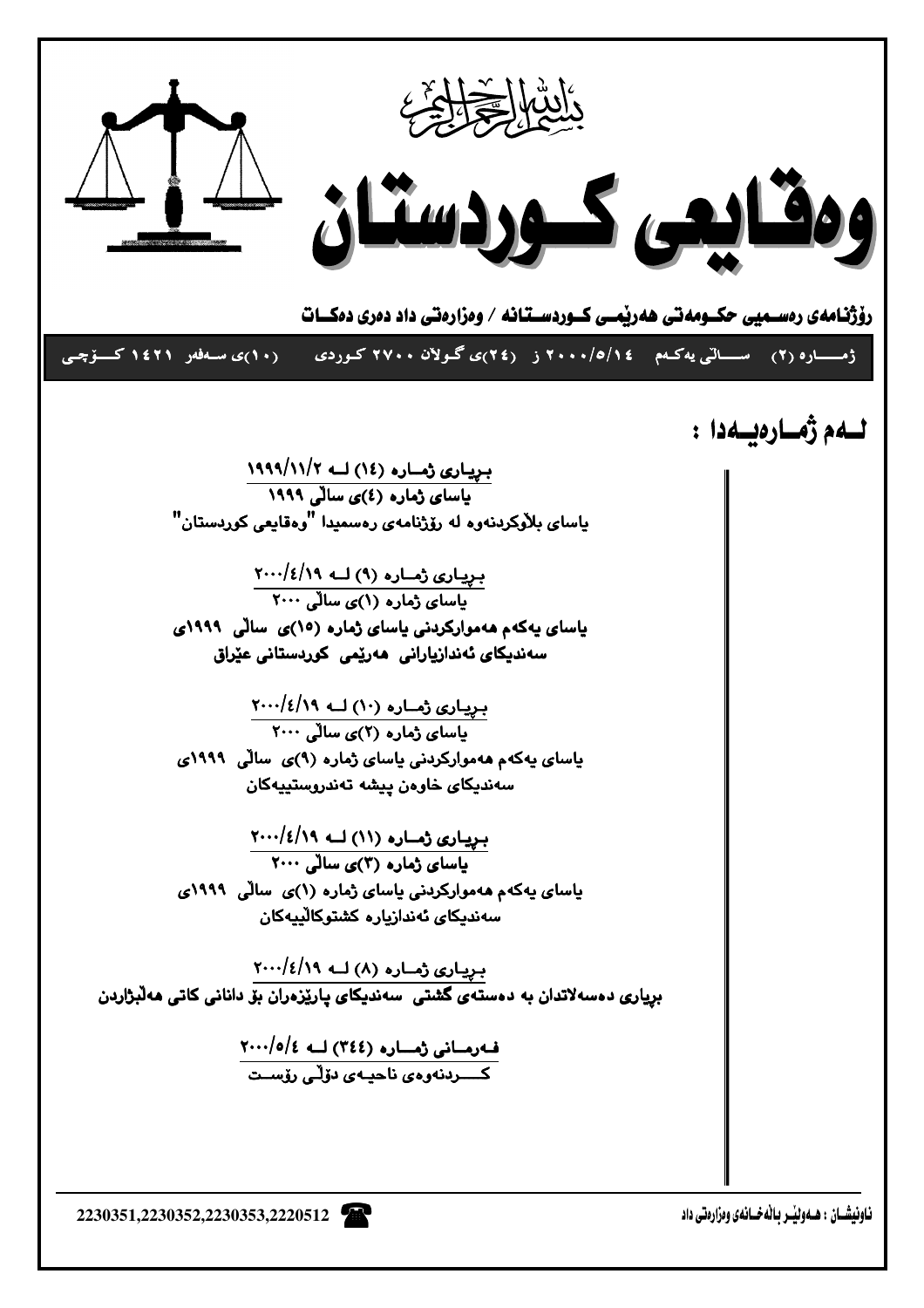خــوبنــهراني هيْـــژا ... یاسای ژماره (٤)ی سالّی ۱۹۹۹ – یاسای بلاّوکردنهوه له روّژنامـهی رهسمـی دا " وهقـایعی كوردستان " له ژماره (٤٦)ى رۆژنامەي يەرلەمــــان لــه ١٩٩٩/١١/١١ بلاّوكراوهتــــــــــــــهوهو، لەيەر ئەۋەي ياساكە تاپپەتە بە رۆژنامەي "ۋەقايعى كورېستان" . ئێمەش بۆ ئاگادارى و سوودى گشتى لێرەدا دوويارە بلاوى دەكەبنەوە.

# به نساوي خسواي به خشسندهو ميهرهبسان

ىە نــاوي گەنــــەوە ئه نجــومهني نيشتمانيي كوردســـتاني عيْــراق ژمارهى دەرھىنسان : ١٤ رۆژى دەرھيىتان : ١٩٩٩/١١/٢

یشت بهو دهسهلاتهی که بهییی برگه (۳)ی مادده (۲) له یاسای ژماره (۱۰)ی سالی ۱۹۹۷ یێمان دراوەو لەسەر ئەو بنەمايەي كە ئەنجوومەنى نیشتمانیى كوردستانى عێراق لـە دانیشتنى رۆژى ۱۹۹۹/۱۱/۱ دا باساكارى كردووه، ئەم باسابەمان دەرھێنا.

# **باسای ژماره (٤) ی سانی ۱۹۹۹** یاسای بلاْوکردنهوه له رۆژنامهی رەسمیدا ( وەقايعى کوردستان )

## ماددەى يەكــەم :

وەزاەرتــى داد دەرچـوواندنى رۆژنامەيــەكى رەسمــى بـۆ ھــەرێمى كوردســتانى عێـراق لــە ئەستۆدەگرى بەھەردوو زمانى عەرەبى و كوردى و يێې دەگوترى (وەقايعى كوردستان).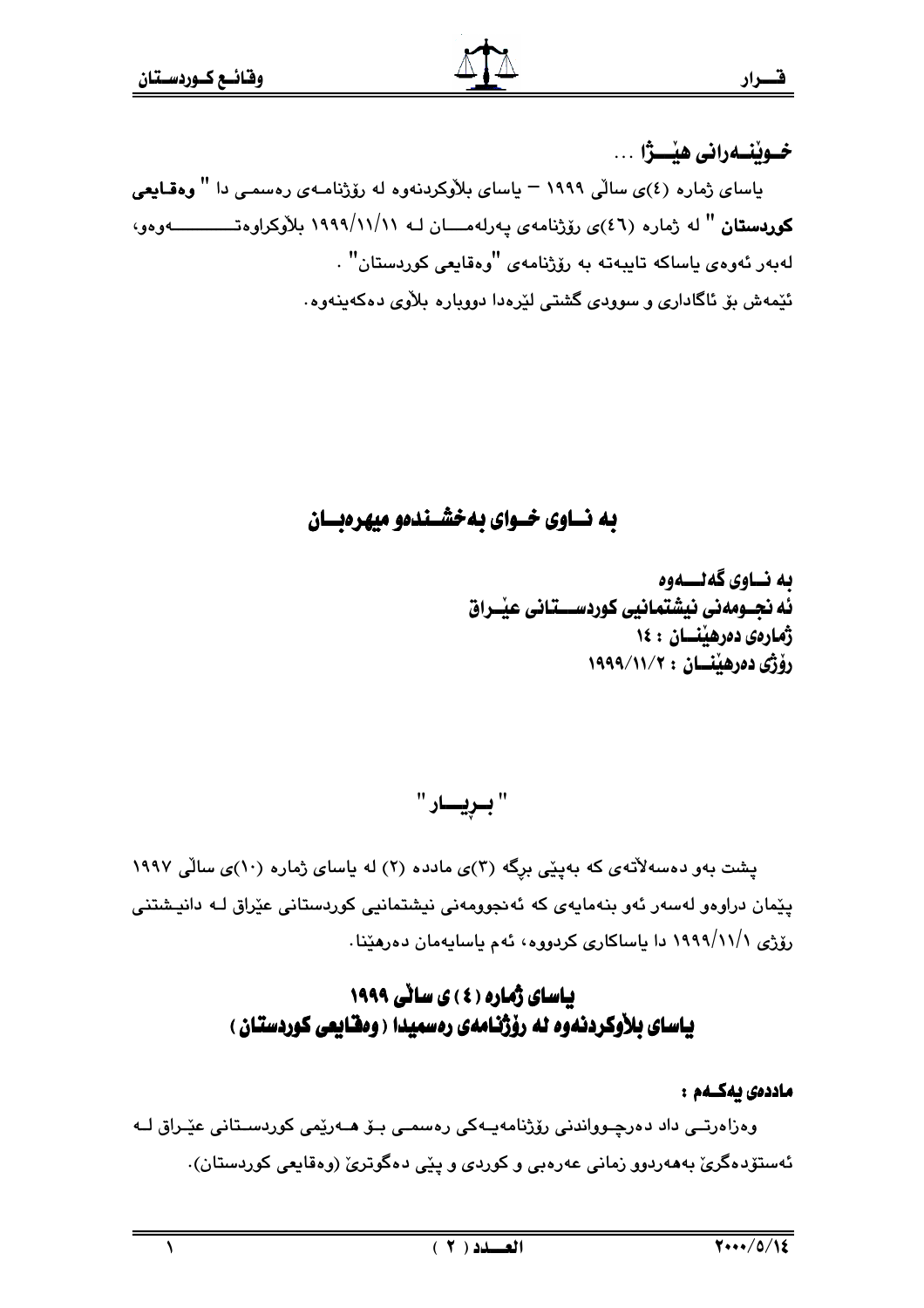### ماددەي دووەم :

- (وەقايعى كوردستان) تايبەتمەند دەبىْ بەبلاْوكردنەوەي ئەمانەي خوارەوە :
- ۱) یاســا و برِیارهکــانی ئهنجوومــهنی نیــشتمانیی هــهریمی کوردســتانی عیْــراق و ئــهوهی بەھاوپێچەكانيان حساب دەكرێن يان ئەوەي تيايدا دەقى گرتووە بۆ بلاْوكردنەوەي.
- ۲) پێڕەوەكان و ئەوەي بەھاوپێچەكانيان حساب دەكرێن يان ئەوەي تيايدا دەقـى گرتـووە بـۆ بلاوكردنەوەي.
- ۳) (مەرسووم) و فەرمانە دەرچووەكان بەگوێرەی ئەو دەسـەلأتانەی كـه لـه ياسـای ژمـارە ۲ی سالی ۱۹۹۲ (یاسای ههلٌبژاردنی رِابهری بزاڤی ئازادیخوازی کورد) هاتووه دهربارهی رابهر یا ئەوەي شوێنى ئەو دەگرێتەوە٠

٤) رێنمایی یهکان.

## ماددەى سىنىمم :

ئـهوهى لـه (وهقـايعى كوردسـتان) دا بلأودهكرێتـهوه بـه دهقـى رِهسمـى بـاوهرِ پێكـراوه دهژمێردرێ و لــه ڕۆژی بلاْوبوونهوهیــهوه کــاری پــێ دهکـرێ ئهگـهر دهقێکـی تیـا نــههاتبێ کــه يٽچەوانەي ئەوە بى،

### ماددەی چـوارەم :

(لەفز)ى نێر مێپنـﻪش دەگرێتـﻪوە و، تـﺎك، جـووت و كـۆ و كەسـى مەعنـﻪوپش دەگرێتـﻪوە لهههر شوێنێکدا ماتبێت که له وهقایعی کوردستان دا بــــلأودهکرێتهوه، ئهگهر ماتوو دهقێك یـا قەرينەيەك نەبێت لەگەلٚ ئەوەدا نەگونجێت٠

### ماددەى يېنجــەم :

وادادەندرىّ ئەوەي لە وەقايعى كوردستان بلاّودەبێتەوە ھەموو كەس پێپـان زانيـوە، ئيـديعا کردن به نهزانین بهوهی که له ناوهرۆکی دا بلاوکراوهتهوه بهههند ههلٌنا گیریّ.

### ماددەى شەشــەم :

یهکهم: سالٌ و مانگ بهپیٌ ی هـهردوو تـهقویمی شهمـسی (زاینـی) و کـوردی حـسێب دهکـریؒ و بەيەكەوە لەھەر شتێك كەلە وەقايعى كوردستاندا بلأودەكرێتەوە جێگیر دەكرێن.

دووهم: ههر ياساو پهيږهوێك ژمارهى زنجيرهى خۆى دەبێت و دەخرێته سەر سالّى دەرچوونى و ناوونیشانەکەیشى لە ناوەرۆکەکەیەوە وەردەگیرێت.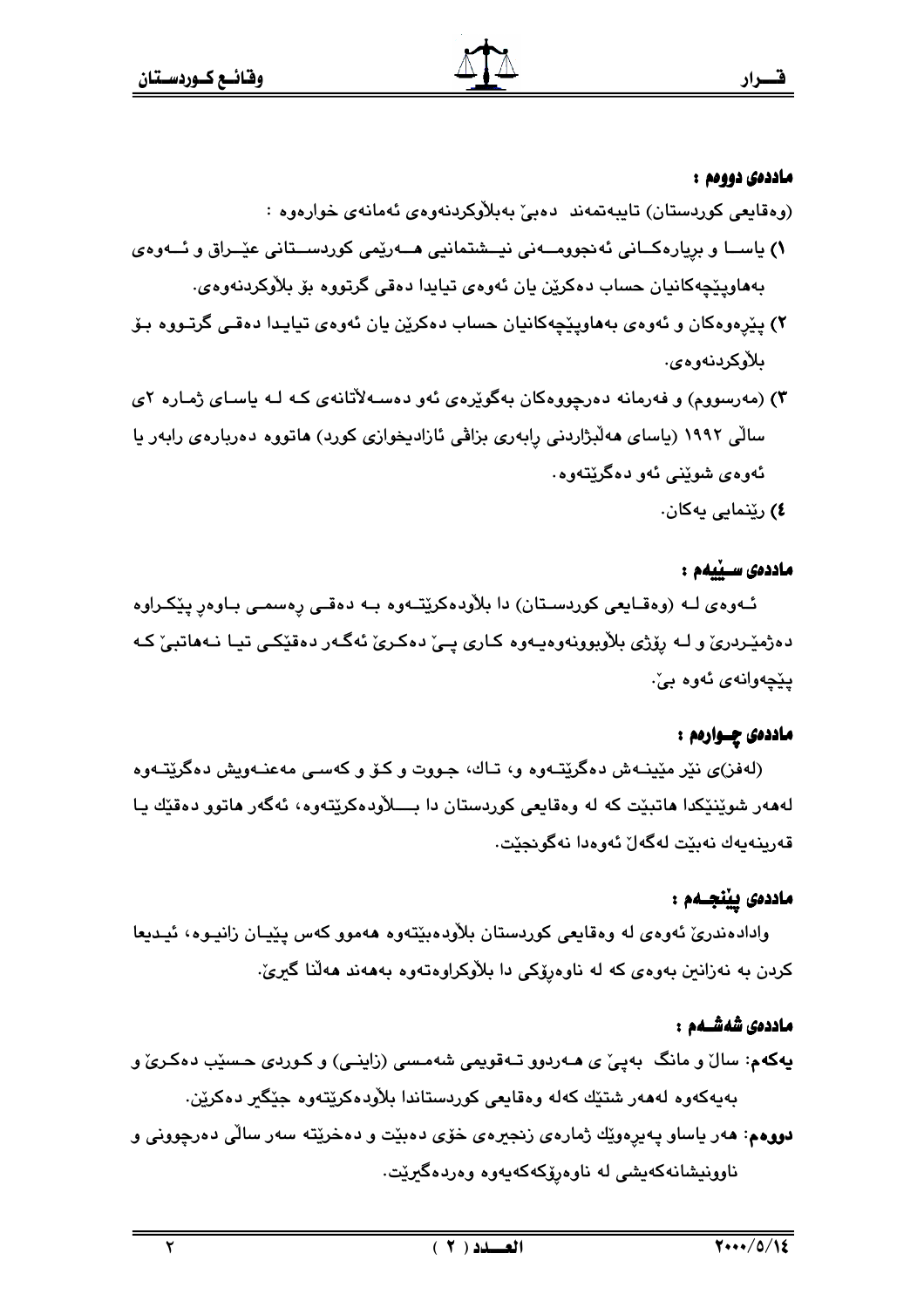### ماددەي حەوتەم :

هيچ لايەنێك ، يان كەسێك بۆي نيە دووبارە ئەوەي لـه وەقـايعى كوردسـتاندا بلاّودەبێتــەوە چاپی بکاتەوە ، مەگەر بەرەزامەندىي وەزارەتى داد ، ياخود بەسەرپەرشتى ئەوبێت ٠

### ماددەى ھەشتەم :

مەگەر بەرەزامەندىي وەزارەتى داد ، ياخود بەسەريەرشتى ئەوبێت٠

ھەلەي چاپكردنى ئەوانەي بلاودەكرينەوە لە وەقـايعى كوردسىتاندا بـە بەياننامەيـەك راست دهکرینهوه کهلهلایهن ئـهو لایـهوه دهردهچـینت و راسـتکردنهوهش لـه وهقـایعی کوردسـتان دا بلأودهكريتهوه

### ماددەى ئۆيەم :

دوای دەرچوونی ئەم ياسايە ئەنجوومەنى نيشتمانيى كوردستانى عيّراق بەردەوام دەبيّت لـه دەرچوواندنى بلاوكراوەي ( پەرلەمان ) و دوايى بەپەخشنامەي رەسمى زمان حـالى ئەنجوومـەن دادەندرئ

### ماددەى دەبەم :

وەزيـرى داد بـۆی ھەيـە رێنمـايى يێويـست دەربھێنـئ بـۆ ئاسـان كـارى جێبـەجێ كردنـى حوکمەکانى ئەم ياسايە ٠

### ماددەى ئازدەم :

کاربەھيچ دەقێك ، يابريارێك ناكرێت ، كەلەگەلٚ حوكمەكانى ئەم ياسايەدا ھاودژبێت ٠ ماددەي دوازدەم :

لەسەر ئەنجورمەنى وەزيرانە كە حوكمەكانى ئەم ياسايە جێبەجىٚ بكات ·

## ماددەى سـێزدەم :

ئهم ياسايه له ١ | ١ | ٢٠٠٠ جێبهجیٚ دهکرێِت وله ږۆژنامهی ڕهسمیشدا بلأودهکرێِتهوه ٠

جوهـر نامق سـالـم ســهرۆکی ئه نجومهنی نیشتمانیی کوردستانی عیّــراق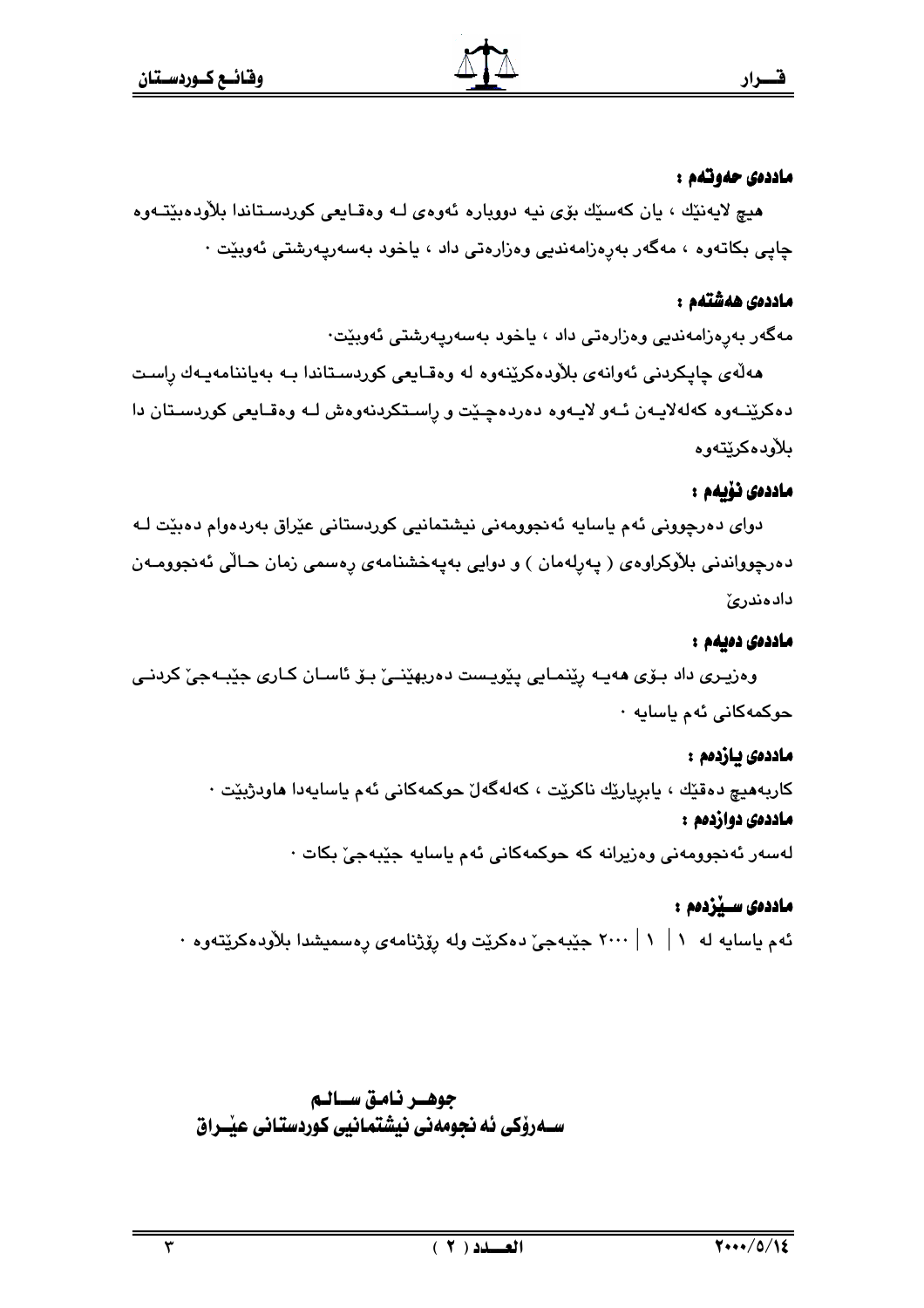## به نساوي خسواي به خشسندهو ميهرهبسان

ىە نــاوي گەنـــەوە ئه نجــومهنى نيشتمانيي كوردســتاني عيْــراق ژماروي دەرھىنسان : ۹ رۆژى دەرھينسان : 14/18/100

" بريسار "

یشت بهودهسهلاتهی کهبهینی برگه ( ۲ ) ی مادده ( ۲ ) لـه باسای ژماره (۱۰ ) ی سالّی ۱۹۹۷یێمان دراوهو لهسهر ئهو بنهمایـهی کـه ئهنجوومـهنی نیـشتیمانیی کوردسـتانی عیّـراق لـه دانیشتنی رۆژی ۱۹/٤/۱۰۰۰بدا یاساکاری کردووه ، بریاری دەرھێنانی ئەم یاسایەمان دا ۰

# باسای ژماره (۱) ی سانی ( ۲۰۰۰ ) یهکهم ههموار کردنی باسای ژماره ( ۱۵ ) ی سانی ۱۹۹۹ی سهندیکای ئەندازيارانى ھەربمى كوردستان

ماددەى ئەكــەم :

مادده ی نۆیەم لەياساكەدا ھەموار بكرىّ ، بەم شێوەپە بخوێندرێتەوە :

۱) دەسـتەي گـشتى لـە ھـەمور ئەنـدامانى سـەندىكا ، يابريكارەكـان ، كەبـەيێى ئـەم ياسـايە ئيلتيزاماتى خۆيان بـﻪجێهێناوە يێكدێت ٠ ئـﻪم دەسـتە گـشتيەش بـﻪ بـالأترين دەسـﻪلأتى سـهنديكاكه دادهنـريّ و ، هـهر ١٣سـيّ) سـالْيش ، جـاريّ ، لـهمانگي كـانووني دووهمـدا ، کۆبوونەوەي گشتيى ئاسايى خـۆي لـه بارەگـاي سـەندېكاكەدا بـه بريـارێكى ئەنجوومـەن و لەسـەر داواكردنـي سـەرۆكى سـەندىكا ( نـەقىب ) دەگێرێنـو ، لەوكۆبوونەوەيـەدا سـەرۆكى سەندىكاو ھەشت ئەنىدام و دوو ئەنىدامى يەدەگيش بىۆ ئەنىدامىتى ئەنجوومـەن وئەنىدامانى ليژنهي ( ئينزيبات ) هەلدەبژێرێو ، ( نصاب ) يش بەئامادەبوونى دوولـه سىنى ئەنىدامانى دهستهي گشتي يا پريکارهکان ، دٽته چيّ و ، ئهگهر نهشهاتهجيّ ، ئهوا ، لـهويارهدا ، دواي تٽيهريووني پازدهرۆژ بهسهرکۆيوونهوهي پهکهمدا ، ههلايژاردن لههـهمان کـات و جٽگـهدا ئهنجام دهدريٰ و (نصاب) پش به ئامادهبووني سێپهکي ئهندامان يـا بريکـاران بـهجيٰ ديٚـو بهتهواو دادهنريٰ ، دهنا ، ئهگهر وانهبيٰ، ئهوا،ئهنجوومهن لـهم بـارهدا بـِوْ خـولێِکي ديکـهش لەسەر كاروفرمانى خۆ*ى* ناپچ*ړئ* و بەردەوام دەبێت ·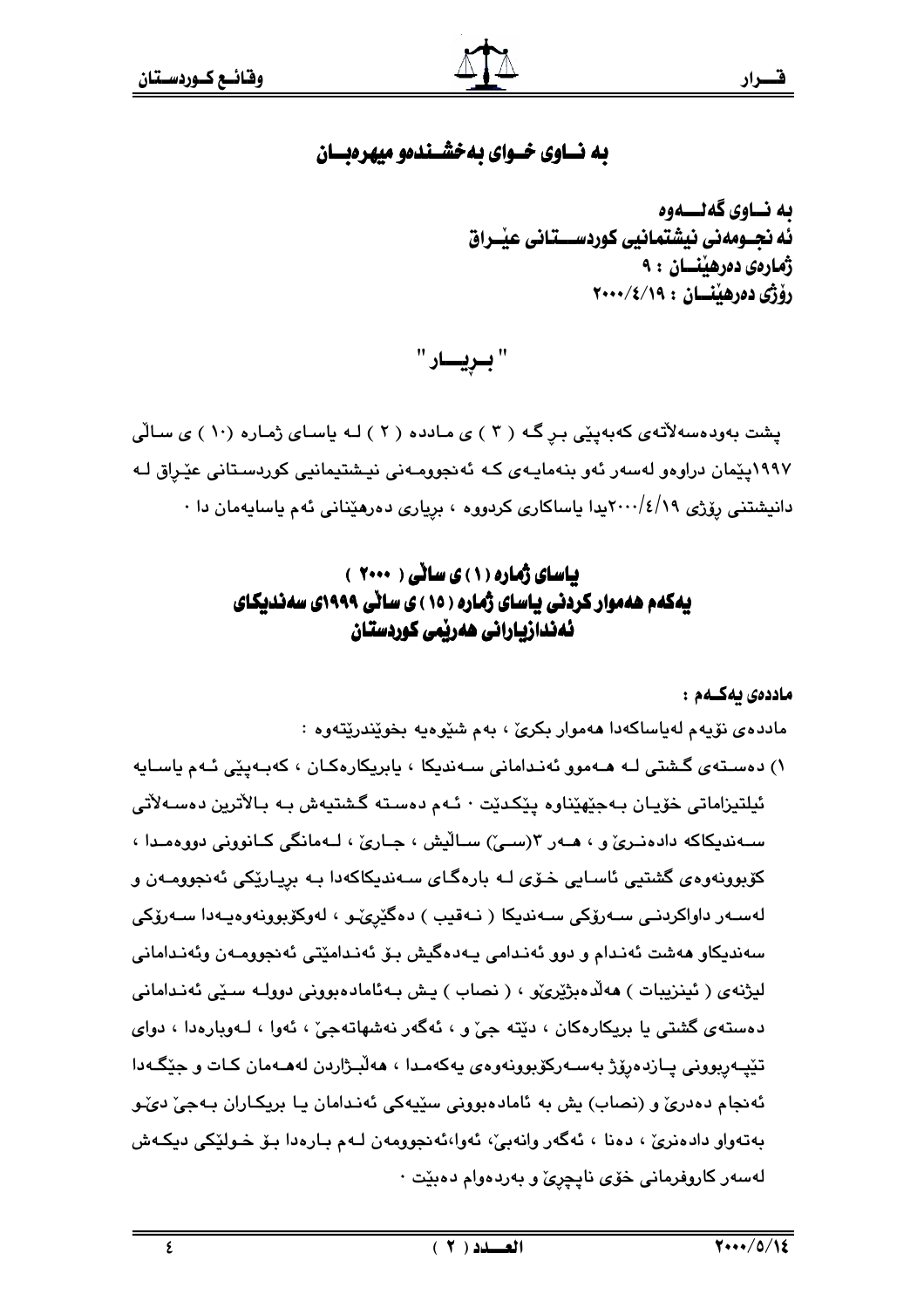۲) ئەگەر ھات و ژمارەي ئەندامانى دەستەي گشتى لـه ( ٥٠٠ ) ئەندام زياتر بوو ، ئـەوا ، هەلبژاردنەكــه لــه رێگــهى بريكارەكانــهوه ئــهنجام دەدرىٌــو ، رێــژەي نوانــدنيش لەلايــهن ئەنجوومەن يائەوەي كە فرمانى ھەلدەسورێنىٚ ، بە ئەندامانى ئەنجوومەنى سەندىكاكەشەوە ، دماري دهكرين.

> ماددەي دووەم : وەزارەتە پەيوەندىدارەكان ، پێويستە حوكمەكانى ئەم ياسايە بخەنەكار ٠

ماددەي سىبكەم : ئهم ياسايه له رۆژى بريار لەسەر دانييەوه دەخرێتە كارو لە رۆژنامەي رەسمىدا بلاّودەكرێتەوە ٠

د.رۆژنسورى شساوەيس سـەرۆكى ئە نحومەنى نىشتمانىي كوردستانى عىّـراق

به نساوي خسواي به خشسندهو ميهرهبسان

ىە نــاوي گەنــــەوە ئه نجــومەنى نيشتمانيى كوردســـتانى عيْــراق ژمارەي دەرھيىسان : ١٠ رۆژى دەرھىنسان : 14/18/100

" بـريـــار "

پسشت بسهو دهســهلاتهى كهبــه پيّى برگــه (٣) ى مــادده (٢) له ياســاى ژمــاره (١٠) ی سالّی ۱۹۹۷ پیّمان دراوه و لهســـــــــهر ئهوبنهمایـــــــــهی کــــــــه ئهنجوومـــــــــهنی نیسشتیمانیی کوردسستانی عیّسواق لســه دانیسشتنی رِوّژی ۲۰۰۰/٤/۱۹پســدا یاســــاکاری كردوه ، بريارى دەرھێنانى ئەم ياسايەمان دا

> یاسای ژماره (۲)ی سالی (۲۰۰۰) ههموارکردنی یاسای ژماره ( ۹ ) ساٽی ( ۱۹۹۹ ) ی سهندیکای خاوەن ييشه تەندروستيەكەن

> > ماده ی یهکـهم : مادهي هەشتەمى ياساكە ھەموارېكرىّ ، بەم شێوەپە بخوێندرێتەوە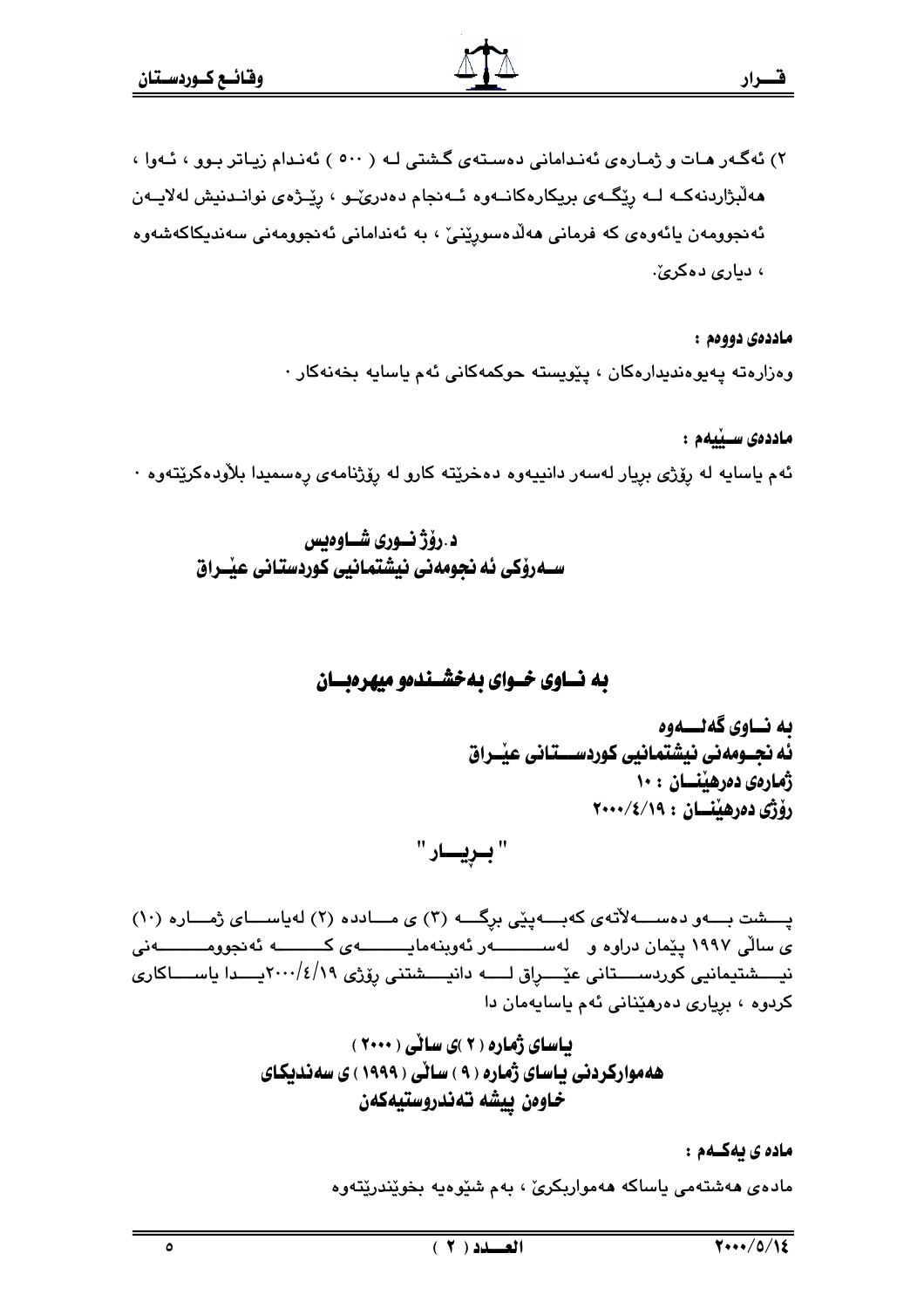۲) ئەگەر مات و ژمارەي ئەندامانى سەندىكا لـە (٥٠٠) ئەنـدام زيـاتر بـوو ، ئـەوا مەلىژاردنەكـە لەرێگەي بريكارەكانەوە ئەنجام دەدرى، ، رێژەي نوانىدنيش لـەلايان ئەنجوومـەن يائـەوەي كــەڧرمانى ھەلدەســورێنىٚ ، بەئەنــدامى ئەنجومــەنى يائــەوەي كــەڧرمانى ھەلدەســورێنىٚ بەئەندامانى ئەنجومەنى سەندېكاكەشەوە دېارى دەكرى .

مادەي دووەم :

قسرار

وەزارەتە يەيوەندارەكان يێويستە حوكمەكانى ئەم ياسايە بخەنەگەر . مادەي سىلمم :

ئەم ياسايە لەرۆژى بريار لەسەردانيەوە دەخرێتەكارو لەرۆژنامەي رەسميدا بلاّودەكەينەوە.

د.رۆژنــوري شــاوەىس ســهروْکی ئه نجومهنی نیشتمانیی کوردستانی عیّــراق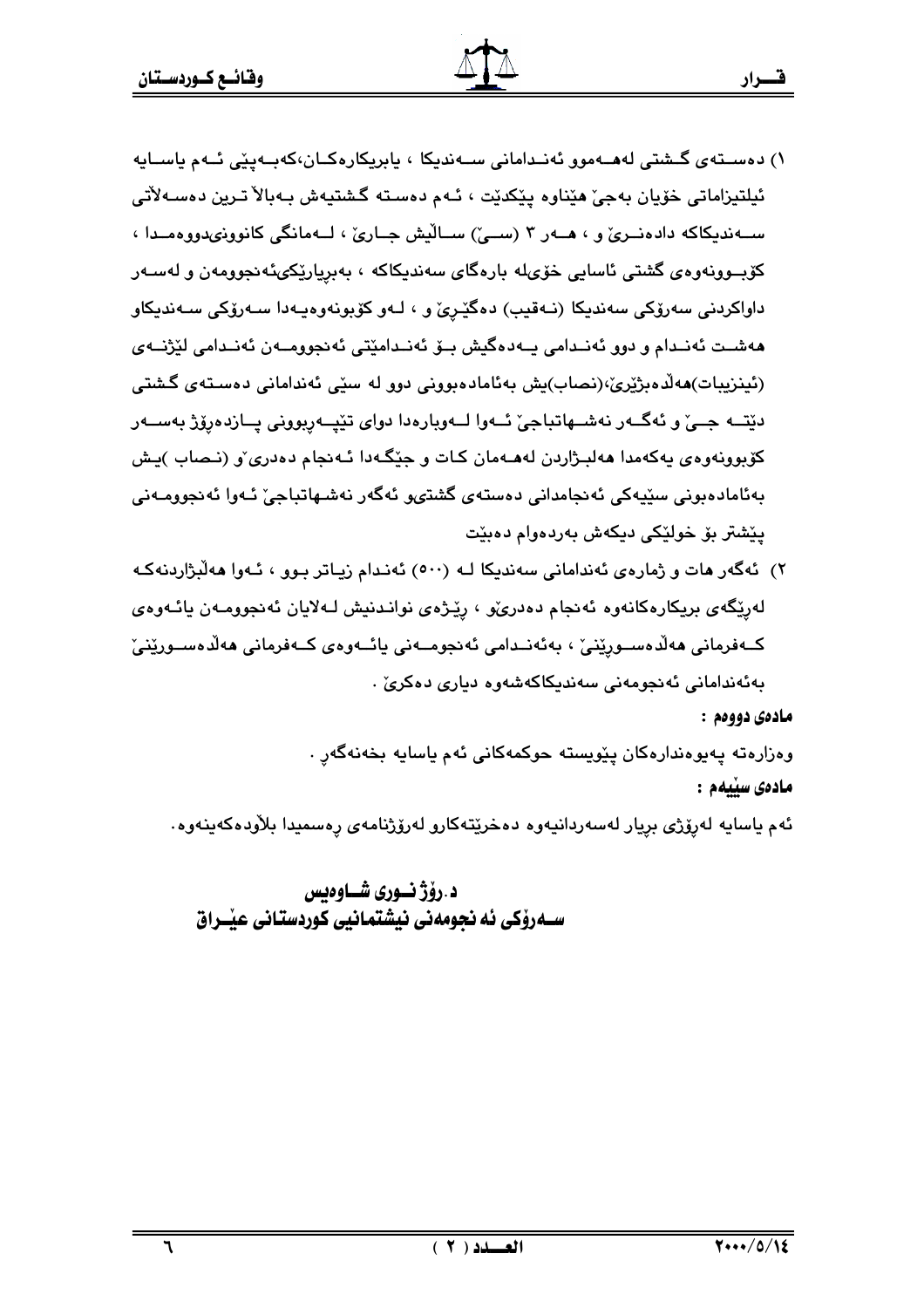## به نساوي خسواي به خشسندهو ميهرهبسان

ىە نــاوي گەنـــەوە ئه نحـومەنى نىشتمانىي كوردســتانى عىْـراق ژمارهی دهرهننسان ۱۱: رۆژى دەرھينسان : 14/18/100

" بريسار "

یشت بهو دهسهلاٌتهی که بهینی برگه(۳)ی مـادده(۲) لهیاسـای ژمـاره(۱۰)ی سـالّی ۱۹۹۷ يێمـان دراوەو لەسـەر ئەوينەمايـەي كـە ئەنجومـەنى نيـشتيمانيى كوردسـتانى عێـراق لـە دانیشتنی رۆژی ۲۰۰۰/٤/۱۹ بدا یاساکاری کردووه، بریاری دەرھێنانی ئەم یاساپەمان دا ۰

# بیاسای ژماره(۲) ی سانی(۲۰۰۰) بهکهم ههموارکردنی باسای ژماره( ۱ )ی سانی ۱۹۹۹ ی سەندىكاي ئەندازيارە كشتوكانييەكان

ماددەى ىەكــەم:

ماددەي دوازدەمينى ياساكە ھەموار بكرى، بەم شێوەپە بخوێندرێتەوە :

١) دەستەي گشتى لەھەمور ئەندامانى سـەندېكا ، يابريكارەكـان ، كەبـەيێى ئـەم ياسـايە ئيلتيزامـاتي خۆپـان بـﻪجىٰ ھێنـاوه، يێكـدێت ٠ ئـﻪم دەسـتە گـشتيەش بـﻪ بـالأترين دهسهلاتي سهنديکاکه دادهنريّ و، ههر(٣) ساليش ، جاريّ له مانگي کـانووني دووهمـدا ، کۆبوونەوەي گشتيى ئاسايى خۆي لە بارەگاي سەندېكاكە، بە بزياريكى ئەنجوومـەن و لەسەر داواكردنى سەرۆكى سەندېكا (نەقىب) دەگێرێ ، لەوكۆپوونەوەپـەدا سـەرۆكى سەندىكا(نەقىب) و ھەشت ئەندام و دووئەندامى يەدەگىش بۆ ئەنـدامێتى ئەنجوومـەن و ئەندامانى ليژنەي (ئينزيبات) ھەلدەبژێرێ و ، (نيـصاب) يش بـەئامادەبوونى زۆرينـەي ئەندامە ناو تۆمار كراوەكان، يان بريكارەكان دێتە جىّ و، ئەگەر نەشھاتە جىّ ، ئـەوا ، لەوبارەدا ، دواى تێپەربوونى پـازدە رۆژ بەسـەر كۆبوونـەوەى پەكەمـدا ھەلْبـژاردن لـە هــهمان کـات و جێِگــهدا ئــهنجام دهدریؒ و (نیــصاب) یـش بــه ئامــادهبوونی ســێیهکی ئەندامان ، بابريكارەكان ، دێتەجى٘ وئەگەر نەشھاتە جىٰ ، ئەول ، ئەنجوومەنى پێشتر ، بۆ خولٽكى ديكەش بەردەوام دەبى'٠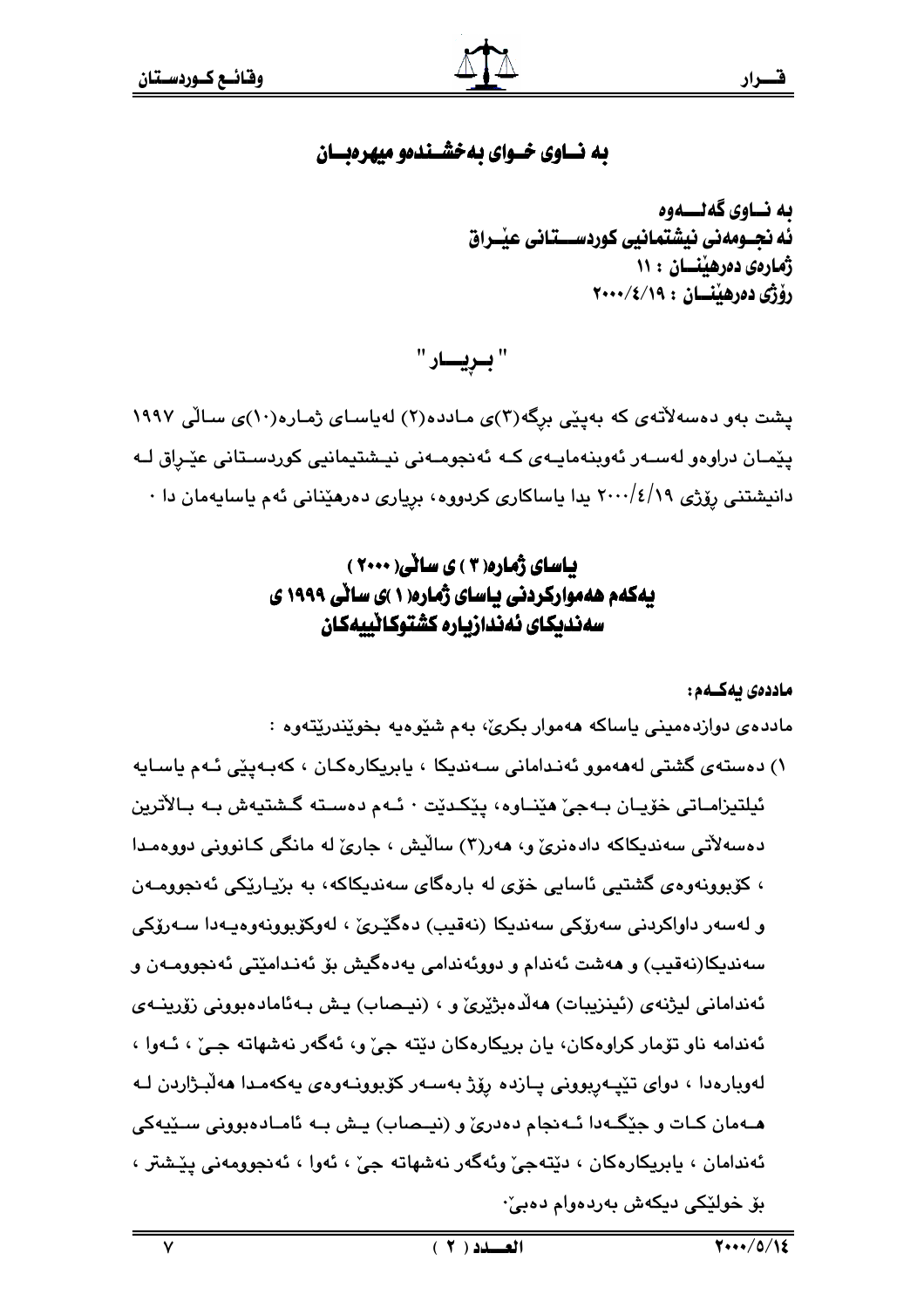٢) ئەگەر مات و ، ژمارەي ئەنىدامانى سىەندېكا لــە(٥٠٠)ئەنىدام زيـاترېوو ، ئــەوا ، مەلبژاردنەكـه لەرپكەي بريكارەكانـەوە ئـەنجام دەدرىّ و ، رپيْرەي نوانـدنيش لەلايـەن ئەنجومـــەن ، يــا ئـــەوەي فرمـــانى ھەلدەســـورِيْنى ، بەئەنـــدامانى ئەنجوومـــەنى سەندىكاكەشەورە ، دىيارى دەكرى،

> ماددەي دووەم : وەزارەتە پەيوەندىدارەكان پێويستە حوكمەكانى ئەم ياسايە بخەنە كار٠

ماددەي سىيەم : ئــهم ياســايه لــه رۆژى بريــار لهســهردانييهوه دهخرێتــه كــارو لــه رۆژنامــهى رەسميــدا ىلأودەكرېتەوە٠

د.رۆژ نورى شــاوەيس ســهرۆکی ئه نجومهنی نیشتمانیی کوردستانی عیّــراق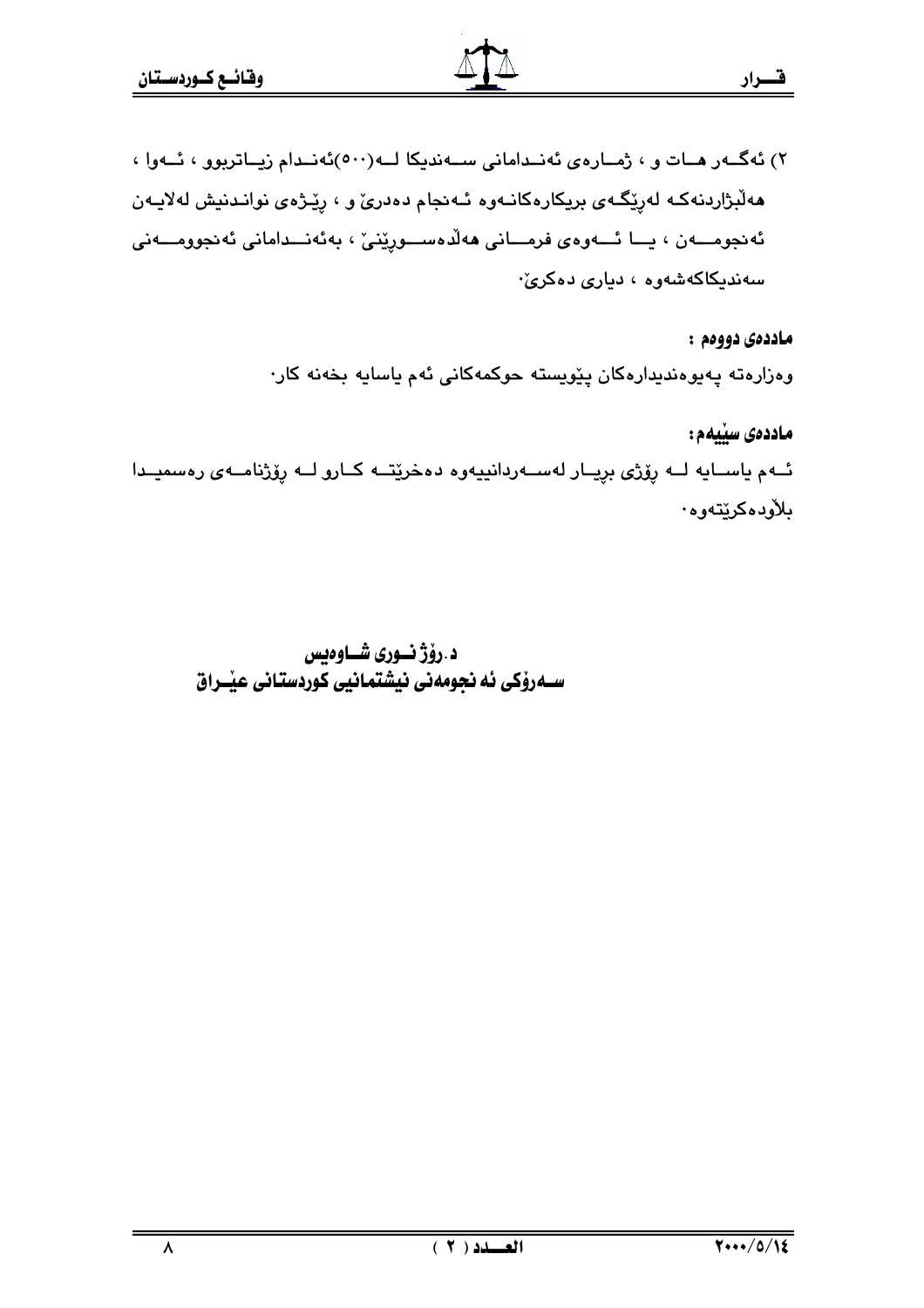## به نساوي خسواي به خشسندهو ميهرهبسان

ىە نــاوى گەنــــەوە ئه نجــومەنى نيشتمانيى كوردســـتانى عيْــراق ژمارەى دەرھىنان : ٨ رۆژى دەرھينسان : ٢٠٠٠/٤/١٩

" بريسار "

یشت به حوکمهکانی برگه (۱)ی ماددهی (٥٦)له یاسای ژماره (۱)ی ههموارکراوی سـالّی ۱۹۹۲و ، لەســەرداواكردنى ژمــارەي ياســايى لــە ئەنــدامانى ئەنجومــەنى نيــشتيمانيى ، ئەنجومــەنى نیشــتیمانیی کــوردســتانـی عیّـــرِاق له کۆبوونــهوهی رِوّژی (۱۹/٤/۱۹) یـدا برِیـاری ئهمــهی خوارەوە*ى د*ا:

ىەكـەم:

دەسەلات دەدرىّ بەدەستەي پەفتەنيى " المۆقتە" سەندىكاي پارێزەرانى ھـەرێمى كوردسـتانى عێڔاق ک+بۆ ھەڵبژاردنـــهکانى ، کــات و وەختێکــى دیکــه دیــارى بکــات ، بەمــەرجىٚ لــه رۆژى ''۲۰۰۰/٥/۱۵ تێنهيهريّ .

### دوودم :

ئهم برياره له رۆژى ئيقرار كردنييەوه دەخرێتە كارو ، له رۆژنامەي رەسمىدا بلاّو دەكرێتەوە٠

د .رؤژ نسوري شساوهيس ســهرۆکی ئه نجومهنی نیشتمـانیی کوردستـانی عیّــراق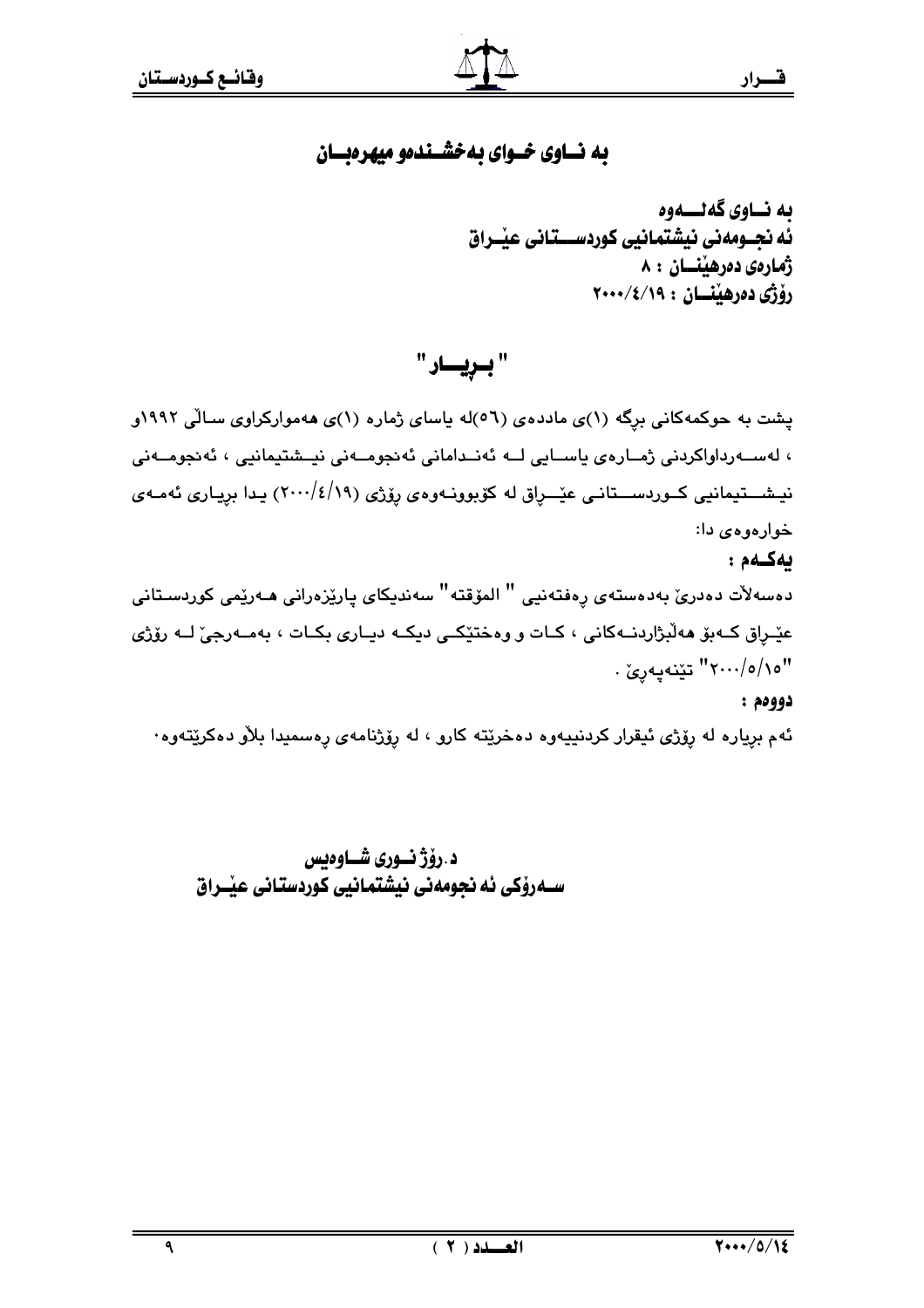ھـەرپمى كوردســتــان سەرۆكـايەتى ئە نجوومەنى وەزيران ســەرۆكـايەتى ديــوان ئه نجـوومەن أماره: ٢٤٤  $Y++ / 0 / 2$ : لهروار: ٤ / ٥

" فـهرمــان "

ئاماژه به بریاری (٦) له کوبوونهوهی ئه نجوومهنی وهزیران ژماره (٧) له ٢٠٠٠/٤/١٩ . بریار درا به کردنـهوهى ناحیـهى دۆلى رۆسـت کـه مەرکەزەکـهى گونـدى سمـێلان دەبێت و لـهم گوندانهی خوارهوه پێك دێت و بهپێی نهخشهی هاوپێچ ٠

> ماوبێچ : نەخشە

شـهوكهت شـينخ يهزديــن وهزيــري كـاروبـاري ئه نجوومهني ومزيــران

| ناوى گوندەكان | ڗ  | ناوى گوندەكان | ڙ            |
|---------------|----|---------------|--------------|
| هەويزە بور    | ۱۹ | شلان          | ١            |
| كەزنە         | ٢٠ | سەرى مار ساوا | ۲            |
| جوم رس        | ۲۱ | كرتك          | ٣            |
| بلسان         | ۲۲ | روست (کولان)  | ٤            |
| جاوەكە        | ۲۳ | كولان         | ٥            |
| مام خخ تيبيان | ٢٤ | ئاشى بيكوره   | ٦            |
| كرزه          | ٢٥ | بن قەلات      | ٧            |
| بيسه          | ٢٦ | بىر ئۆمەر     | ٨            |
| دول باليس     | ٢٧ | سريشمه        | ٩            |
| جومان         | ۲۸ | سميلان        | ١.           |
| جوم بالوك     | ۲۹ | شیری ماوانبی  | $\lambda$    |
| دیکه          | ٣. | ماوان         | $\lambda$    |
| ئيركاوه       | ٣١ | بيوله         | ۱۳           |
| جوز لينكه     | ٣٢ | دارەكرد       | ١٤           |
| جويزان        | ٣٣ | شيوه جنار     | ۱٥           |
| دار السلام    | ٣٤ | دولانه        | ۱٦           |
| كانيه زيل     | ٣٥ | دزوك          | $\mathsf{v}$ |
|               |    | كاولان        | ١٨           |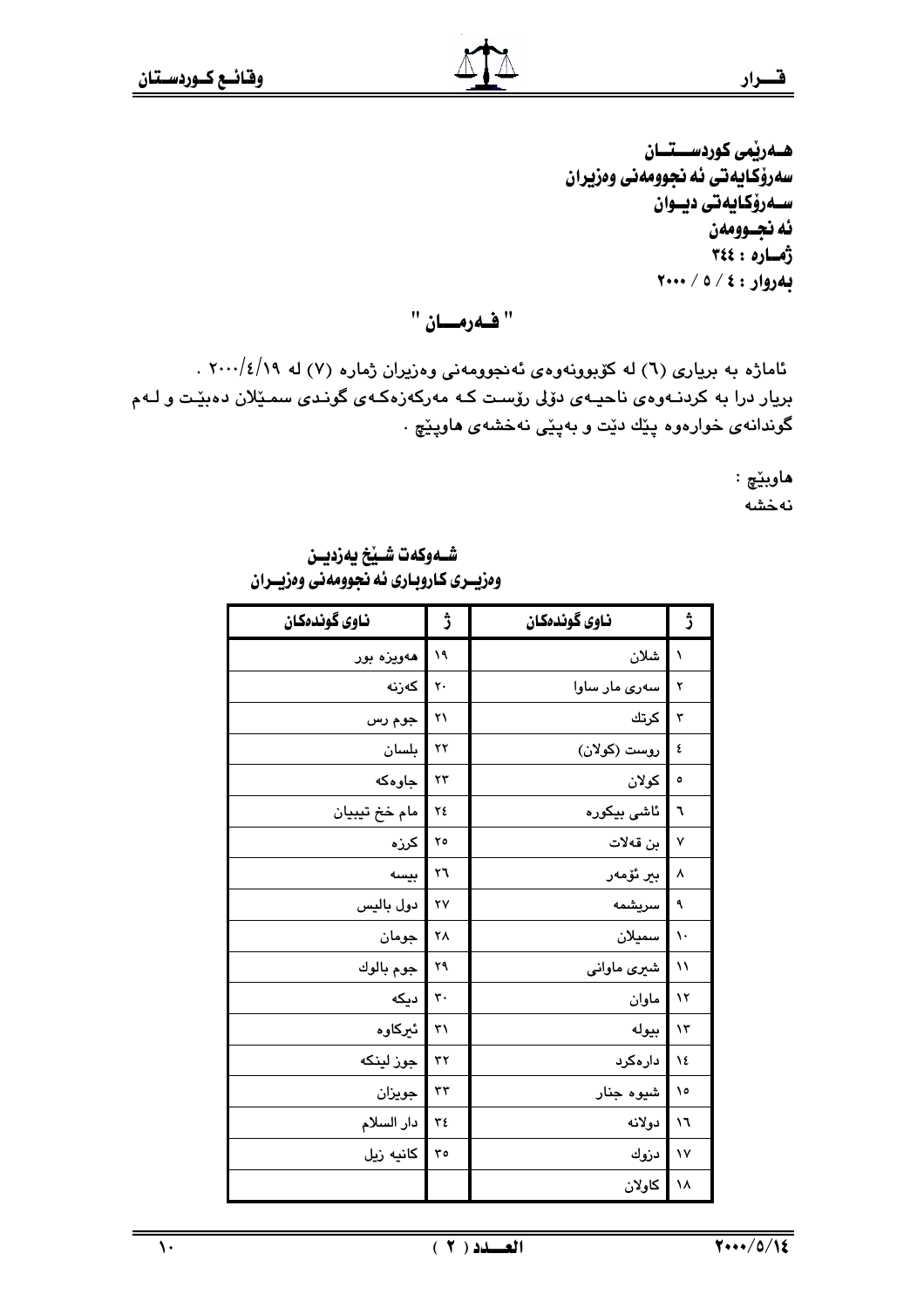فتسراء الجريسدة الكسرام رغـــم نـــشوً قـــانون "النـــشر في الجريـــدة الرسميـــة" رقـــم ٤ لـــسنة ١٩٩٩ في العـــدد ٤ مــــن جريــــدة برلمــــان بتــــأريخ ١٩٩٩/١١/١١ فقـــد أرتأينــــا نــــشره مجـــدداً في هــــذا العـــدد لكونــــه يخـــص جريـــدتنا (وقـــائع كوردســـتان) و لتـــذكير القـــراء بـــه زيـــادة للفائدة مع التقدير.

> بسم الله الرحمن الرحيم باستم الشعب المجلس الوطنى لكوردستان – العراق رقسم الأصدار : ١٤ تاريخ الأصدار : ١٩٩٩/١١/٢

" قرار "

استناداً الى الصلاحية المخولة لنا بموجب الفقرة (٣) من المادة الثانية مـن القـانون رقـم (١٠) لسنة ١٩٩٧ و بناءاً على مـا شـرعه المجلـس الـوطني لكوردسـتان العـراق بجلـسته المنعقـدة بتأريخ ١/١/١/١٩٩٩ قررنا إصدار القانون الأتي :

 $\mathcal{U}$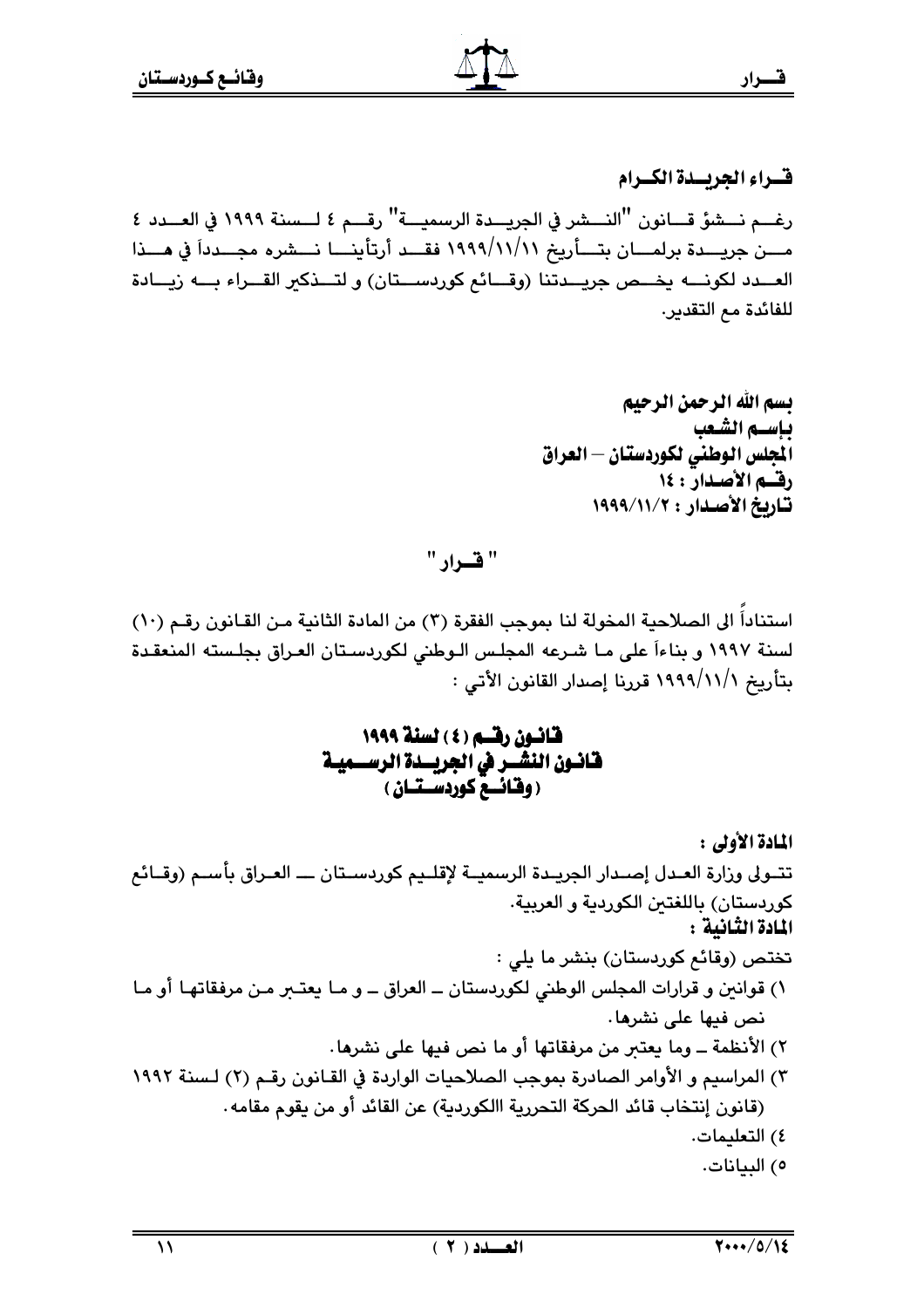## المادة الثّالثّة :

قسرار

ما ينشر في (وقائع كوردستان) يعتبر هو النص الرسمي المتعمد ويعمل به من تاريخ نـشره مـالم يـرد فيه نص خلاف ذلك·

المادة الرابعة :

ينصرف لفظ المذكر الى المؤنث ، والمفـرد الى المثنـي والجمـع ، والـشخص المعنـوى اينمـا ورد فيمـا ينشر في وقائم كوردستان ما لم يوجد نص أو قرينه تدل على خلاف ذلك.

## المادة الخامسة :

يفترض فيما ينشر في وقائع كوردستان علم الجميع به ، و لا يعتد بإدعـاء الجهـل بمـضمون مـا ينـشر فيها .

## المادة السادسة :

أولاً : يحسب الشهر و السنة وفقا للتقومين الشمسي (الميلادي) و الكوردي و تثبتان معا في كل مـا ينـشر بوقائم كوردستان.

ثانيا : يكون لكل قانون أو نظام رقم تسلسل يضاف الى سنة صدوره ، وعنوان مستخلص من مضمونه

## المادة السائعة :

لايجوز لأية جهة أو شخص اعادة طبـع ماينـشر في (وقـائـع كوردسـتان) إلا بـإذن وإشـراف وزارة العـدل في أقىلم كوردستان.

## المادة الثامنة :

تصحح الأخطاء المطبعية التي تقع فيما ينشر في وقائع كوردستان من قبـل الجهـة الـتي أصـدرت الأصـل الذي وقع فيه الخطأ و ذلك ببيان ينشر في (وقائع كوردستان).

## المادة التاسعة :

يستمر المجلس الوطني لكوردستان ــ العراق على إصدار جريدة (البرلمان) بعد صدور هذا القانون و تعتبر فيما بعد النشره الرسمية الناطقة بإسم المجلس.

# المادة العاشرة :

لوزير العدل اصدار التعليمات اللازمة لتسهيل تنفيذ احكام هذا القانون.

# المادة الحادية العاشرة :

لا يعمل بأي نص أو قرار يتعارض و أحكام هذا القانون.

## المادة الثّانية عشرة :

على مجلس الوزراء تنفيذ احكام هذا القانون.

# المادة الثّالثّة عشرة :

ينفذ هذا القانون إعتبارا من ٢٠٠٠/١/١ و ينشر في الجريدة الرسمية.

# جوهـر نامق سـالـم رئيس المجلس الوطني لكوردستان ــ العـراق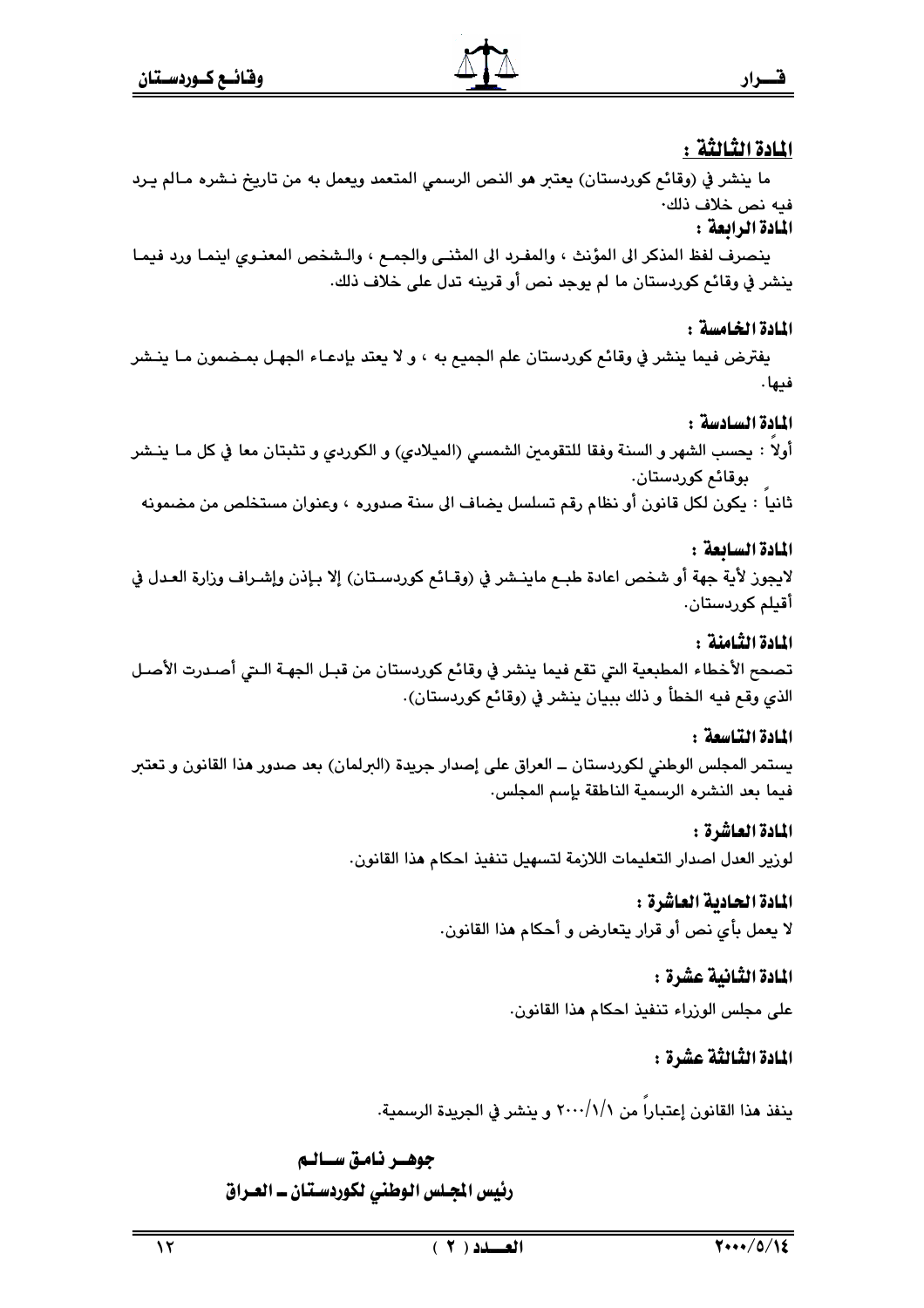## بسم الله الرحمن الرحيم

" فسرار "

إستنادا الى الصلاحية المخولة لنا بموجب الفقرة (٢) من المـادة الثانيـة مـن القـانون رقـم (١٠) لسنة ١٩٩٧ وبناءاً على ما شرعه المجلس الوطني لكوردستان العراق بجلسته المنعقدة بتاريخ ٢٠٠٠/٤/١٩ قررنا إصدار القانون الأتى :

> قانون رقم (١) لسنة ٢٠٠٠ التعديل الأول لقانون نقابة المندسين لإقليم كوردستان العراق رفق (١٥) لسنة ( ١٩٩٩ )

> > المادة الأولى :

- ٢) في حالة زيادة عدد أعضاء الهيئة العامة عن (٥٠٠) خمسمائة عـضو يجـرى الإنتخـاب عـن طريق المندوبين وتحدد نسبة التمثيل مـن قبـل المجلـس أو مـن يقـوم مقامـه و بـضمنهم أعضاء مجلس النقابة. المادة الثانية :
	- على الوزراء المختصين تنفيذ أحكام هذا القانون. المادة الثبالثة: ينفذ هذا القانون من تأريخ إصداره و ينشر في الجريدة الرسمية.

 $\ddot{\phantom{a}}$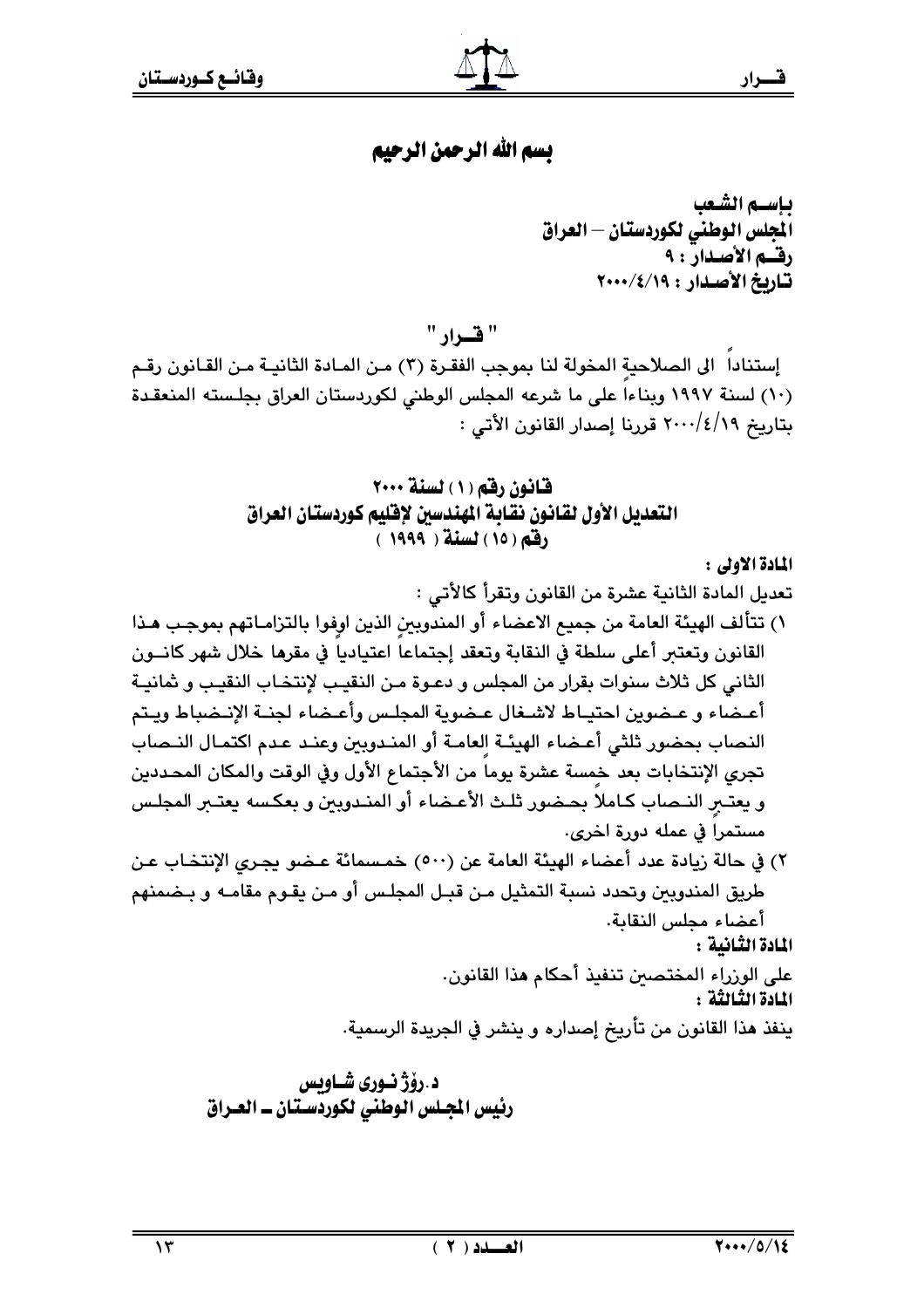# بسم الله الرحمن الرحيم

" قسرار "

إستناداً الى الصلاحية المخولة لنا بموجب الفقرة (٣) من المادة الثانية مـن القـانون رقـم (١٠) لسنة ١٩٩٧ وبناءا على ما شرعه المجلس الوطني لكوردستان العراق بجلسته المنعقدة بتأريخ ٢٠٠٠/٤/١٩ قررنا إصدار القانون اللآتي :

> قانون رقم (٢) لسنة ٢٠٠٠ التعديل الأول لقانون نقابة ذوى المهن الصحية رفقه ( ۹ ) لسنة ( ۱۹۹۹ )

> > المادة الأولى :

تعدل المادة الثامنة من القانون وتقرأ كالاتي :

- ١) تتألف الهيئة العامة من جميع أعضاء النقابة أو المندوبين الذين اوفوٍا بالتزاماتهم بِموجب هذا القانون وتعتبر أعلى سلطة فيها وتجتمع في مركز النقابة اجتماعاً عاما اعتيادياً خـلال شهر كانون الثاني كل ثلاث سنوات بقرار من المجلس ودعوة من النقيب لإنتخاب النقيب و ثمانية اعضاء و عضوين احتياط لاشغال عضوية المجلس واعضاء لجنة الانضباط ويتم النصاب بحضور ثلثى اعضاء الهيئة العامة وعند عدم اكتمال النـصاب يجرى الانتخابـات بعد خمسة عشرة بوماً من الأجتماع الأول في الوقت والمكـان المحـددين و يعتــر النــصاب كاملا بحضور ثلث اعضاء الهيئة العامة وفي حالة عدم اكتمـال النـصاب يـستمر المجلـس السابق لدورة اخرى.
- ٢) في حالة زيادة عدد اعضاء النقابة عن (٥٠٠) خمسمائة عـضو يجـرى الأنتخـاب عـن طريـق المندوبين وتحدد نسبة التمثيل من قبـل المجلـس أو مـن يقـوم مقامـة وبـضمنهم اعـضاء مجلس النقابة. المادة الثانية : على الوزراء المختصين تنفيذ احكام هذا القانون.

المادة الثالثة :

ينفذ هذا القانون من تأريخ إصداره و ينشر في الجريدة الرسمية.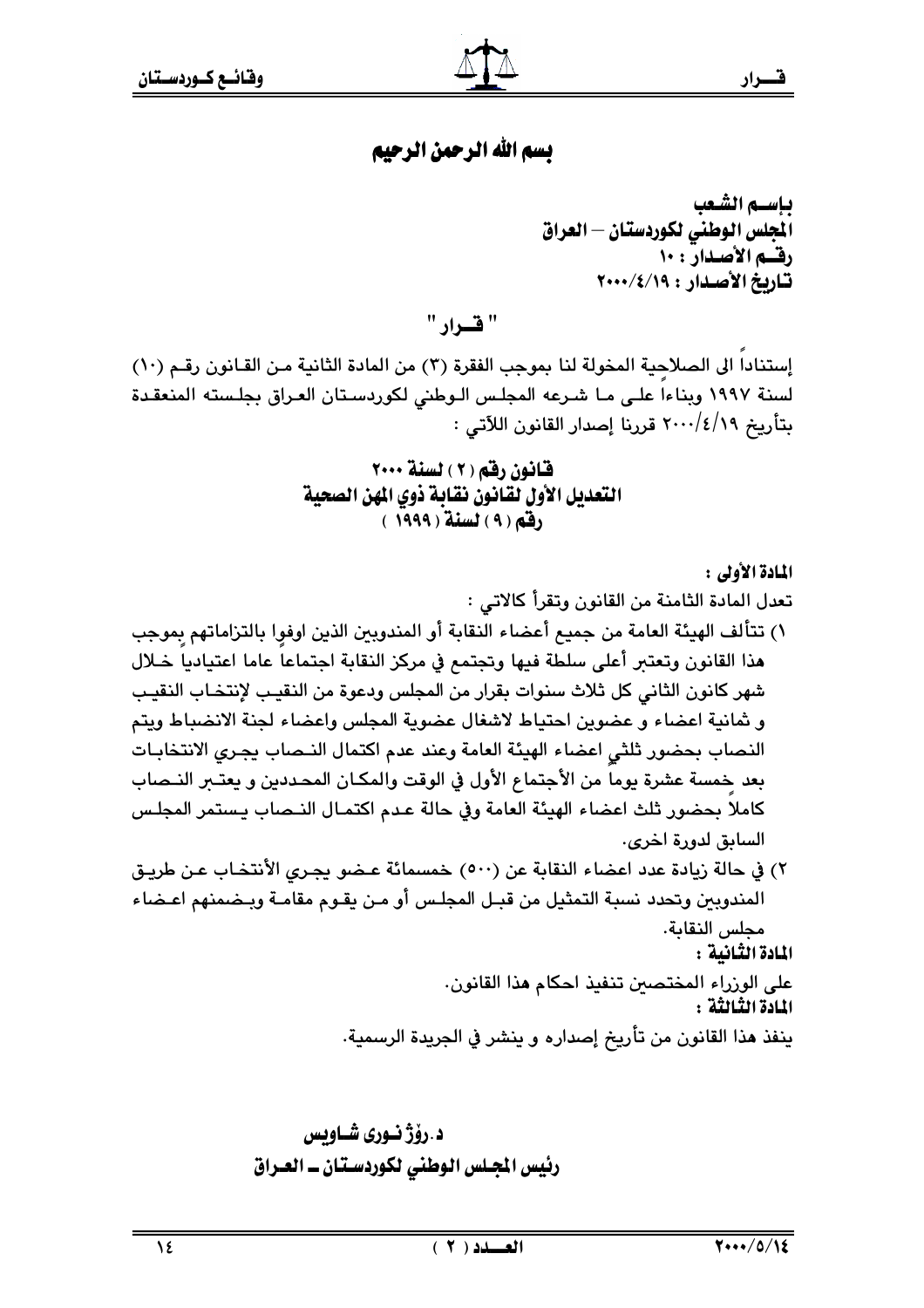$\overline{1}$ 

# بسم الله الرحمن الرحيم

ياسيم الشعب المجلس الوطنى لكوردستان – العراق رقه الأصدار : ١١ تاريخ الأصدار: ١٩/٤/١٩٠٠

" قرار "

إستناداً الى الصلاحية المخولة لنا بموجب الفقرة (٣) من المادة الثانية من القانون رقم (١٠) لسنة ١٩٩٧ و بنــاءا علـى مـا شـرعه المجلـس الـوطني لكوردسـتان العـراق بجلـسته المنعقـدة بتــأريخ ٢٠٠٠/٤/١٩ قررنا إصدار القانون الآتي :

> قانون رقم (٣) لسنة ٢٠٠٠ التعديل الأول لَقَانُونَ نقابة المهلدسين الزراعيين (فق) (١) لسنة (١٩٩٩ )

المادة الثبالثة : ينفذ هذا القانون من تأريخ إصداره و ينشر في الجريدة الرسمية.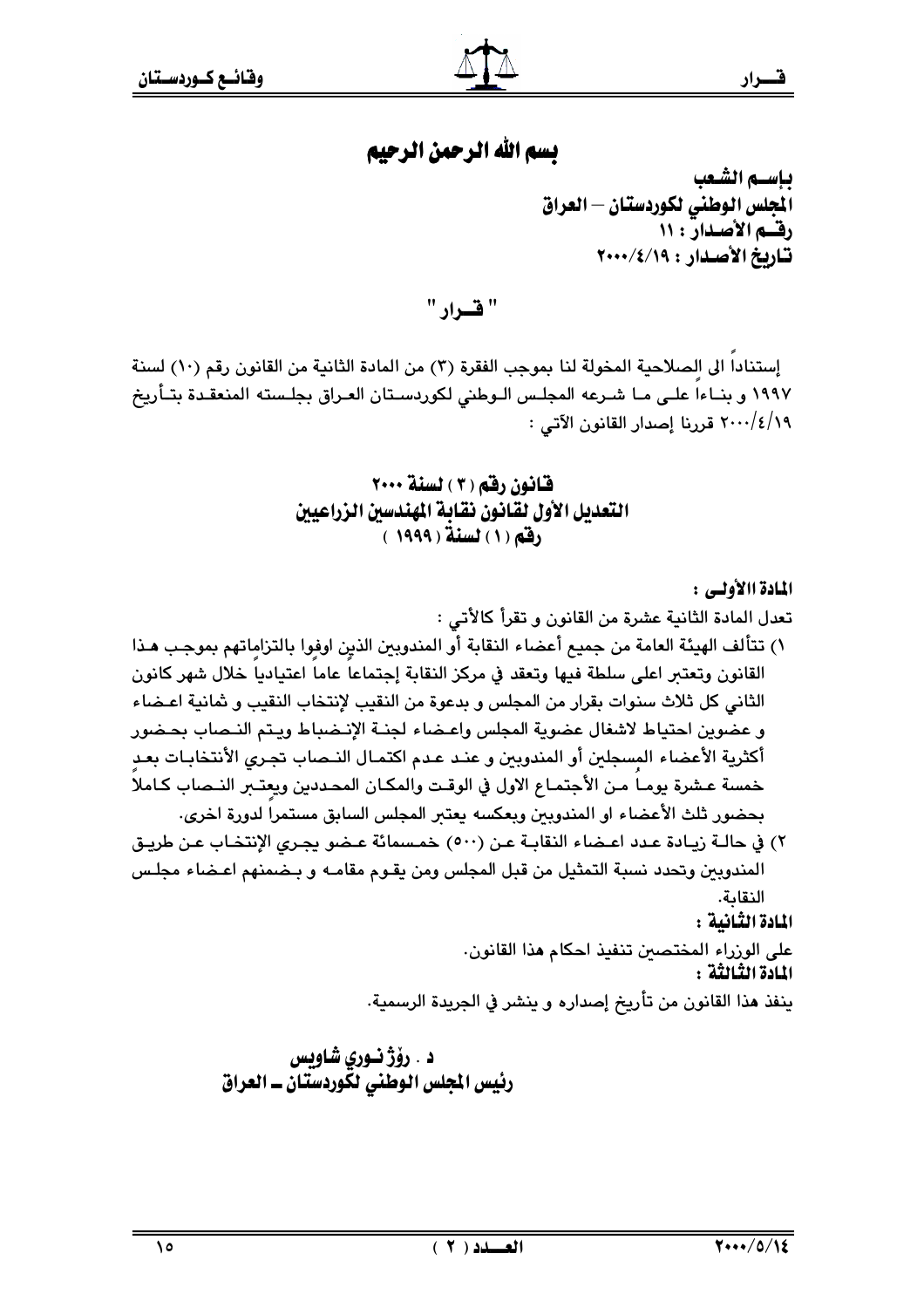# بسم الله الرحمن الرحيم

بإسسم الشبعب المجلس الوطنى لكوردستان – العراق رقه الأصدار : ٨ تاريخ الأصدار: ١٩/٤/١٠٠٠

" فسرار "

استناداً لآحكام الفقرة ((١)) من المادة السادسة والخمسين مـن القـانون رقـم (١) لـسنة (١٩٩٢) المعدل وبنـاء اً علـى ماعرضـه العـدد القـانونى مـن اعـضاء المجلـس الـوطني لكوردسـتان العـراق قررالمجلس الوطني بجلسته المنعقدة بتاريخ ٢٠٠٠/٤/١٩ مايلي : اولاً : تخول الهيئة المؤقتة لمجلس نقابة المحـامـن لإقلـيم كوردسـتان تحديـد موعـد اخـر لاجـراء الإنتخابات على ان لا يتجاوز تاريخ ٢٠٠٠/٥/١٥ . **ثَـانيـاً :** ينفذ هذا القرار إعتباراً من تاريخ إقراره وينشر في الجريدة الرسمية .

## الاسباب الموجبسة :

بسالنظر لعسدم إجسراء الانتخابسات لنقابسة المحسامين خسلال المسدة المقسررة في قانون المحاماة رقم (١٧) لسنة (١٩٩٩ ) لإسباب فنية فعليه صدر هذا القرار.